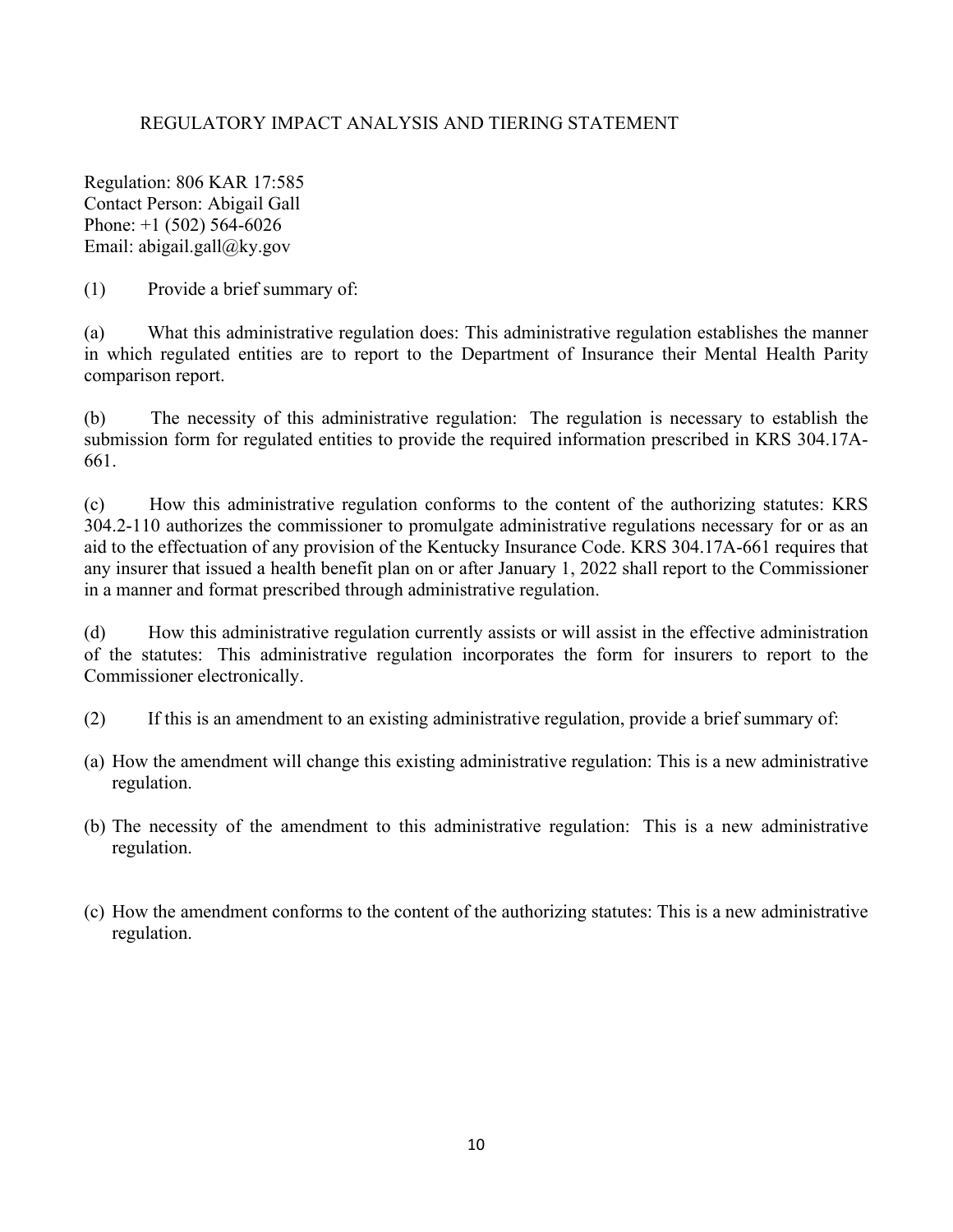(d) How the amendment will assist in the effective administration of the statutes: This is a new administrative regulation.

(3) List the type and number of individuals, businesses, organizations, or state and local governments affected by this administrative regulation: There are currently 12 insurers offering health benefit plans.

(4) Provide an analysis of how the entities identified in the previous question will be impacted by either the implementation of this administrative regulation, if new, or by the change, if it is an amendment, including:

(a) List the actions each of the regulated entities have to take to comply with this regulation or amendment: These insurers are responsible for filing with the department the incorporated form that captures the requested information regarding Mental Health Parity NQTL Comparison of benefits.

(b) In complying with this administrative regulation or amendment, how much will it cost each of the entities: Entities should already be completing similar reporting under federal law and so they should have the proper processes in place. This should not cost anything for the entities other than administrative costs.

(c) As a result of compliance, what benefits will accrue to the entities: Entities will be reporting to the Department the appropriate information to meet the statutory requirements set forth in KRS 304.17A-661.

(5) Provide an estimate of how much it will cost the administrative body to implement this administrative regulation: This does not associate a cost on the department to implement this administrative regulation's provisions.

(a) Initially: Implementation of this amendment is not anticipated to have an initial cost on the Department of Insurance.

(b) On a continuing basis: Implementation of this amendment is not anticipated to have an ongoing cost on the Department of Insurance.

(6) What is the source of the funding to be used for the implementation and enforcement of this administrative regulation: The Department will use funds from its current operational budget to perform the tasks necessary.

(7) Provide an assessment of whether an increase in fees or funding will be necessary to implement this administrative regulation, if new, or by the change if it is an amendment: An increase of fees will not be necessary because additional personnel is likely unnecessary.

(8) State whether or not this administrative regulation established any fees or directly or indirectly increased any fees: This administrative regulation does not directly establish any new fees.

(9) TIERING: Is tiering applied? Explain why or why not. Tiering is not applied because this regulation applies equally to all health insurers offering health benefit plans in KY (12).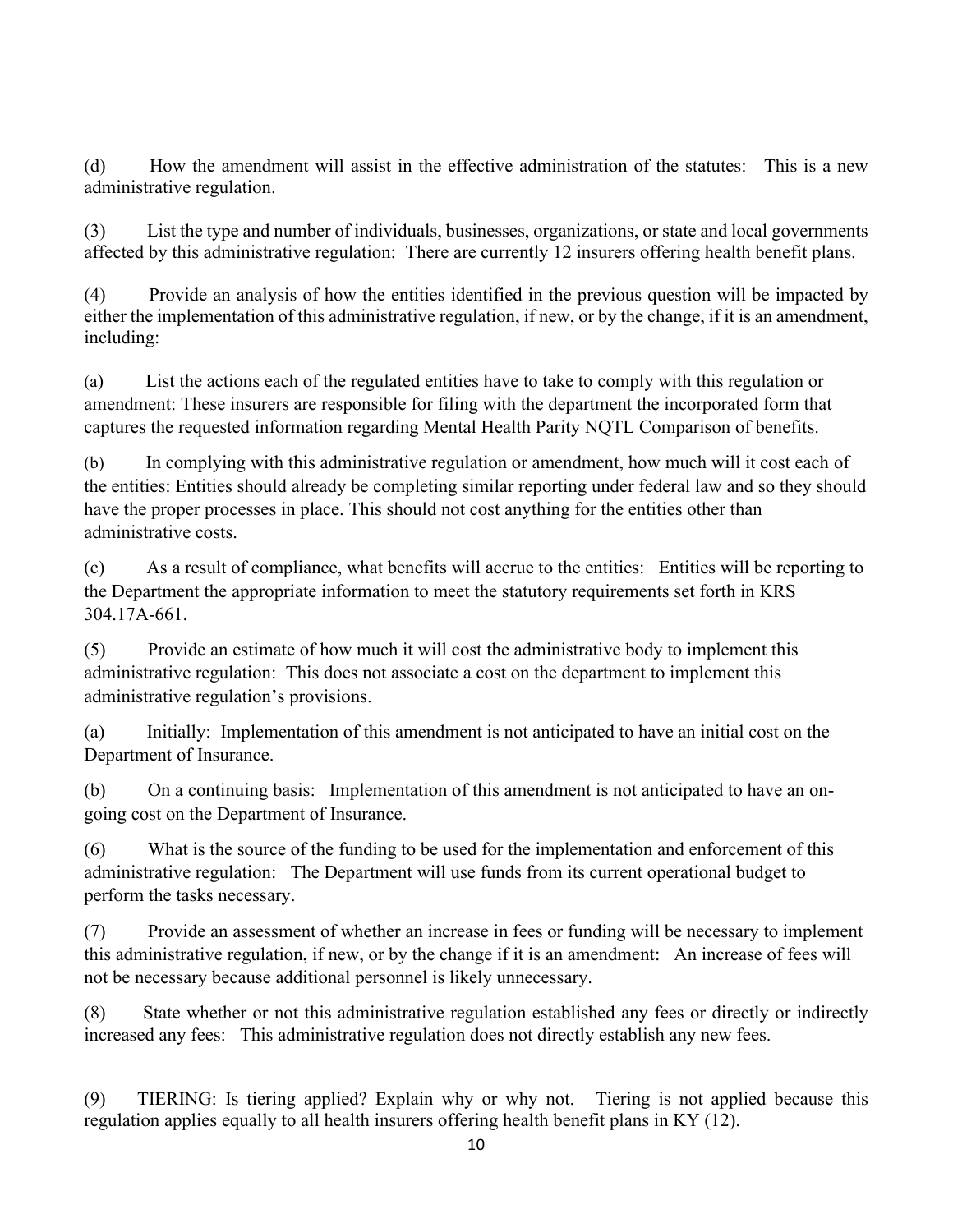## FISCAL NOTE ON STATE OR LOCAL GOVERNMENT

Regulation: 806 KAR 17:585 Contact Person: Abigail Gall Phone: +1 (502) 564-6026 Email: abigail.gall@ky.gov

(1) What units, parts or divisions of state or local government (including cities, counties, fire departments, or school districts) will be impacted by this administrative regulation? The Kentucky Department of Insurance will be impacted as the implementer of the regulation.

(2) Identify each state or federal statute or federal regulation that requires or authorizes the action taken by the administrative regulation. KRS 304.2-110, 304.17A-661

(3) Estimate the effect of this administrative regulation on the expenditures and revenues of a state or local government agency (including cities, counties, fire departments, or school districts) for the first full year the administrative regulation is to be in effect. If specific dollar estimates cannot be determined, provide a brief narrative to explain the fiscal impact of the administrative regulation.

(a) How much revenue will this administrative regulation generate for the state or local government (including cities, counties, fire departments, or school districts) for the first year? This administrative regulation should not generate any new revenues.

(b) How much revenue will this administrative regulation generate for the state or local government (including cities, counties, fire departments, or school districts) for subsequent years? The revenue generated by this administrative regulation is expected to be minimal.

(c) How much will it cost to administer this program for the first year? This administrative regulation will not have a cost to implement in the first year.

(d) How much will it cost to administer this program for subsequent years? This administrative regulation will not have a cost to administer subsequent years.

Note: If specific dollar estimates cannot be determined, provide a brief narrative to explain the fiscal impact of the administrative regulation.

Revenues (+/-): Neutral Expenditures  $(+/-)$ : Neutral Other Explanation:

(4) Estimate the effect of this administrative regulation on the expenditures and cost savings of regulated entities for the first full year the administrative regulation is to be in effect.

(a) How much cost savings will this administrative regulation generate for the regulated entities for the first year? This number is unknown, but the Department does not foresee any cost or savings increase or decrease.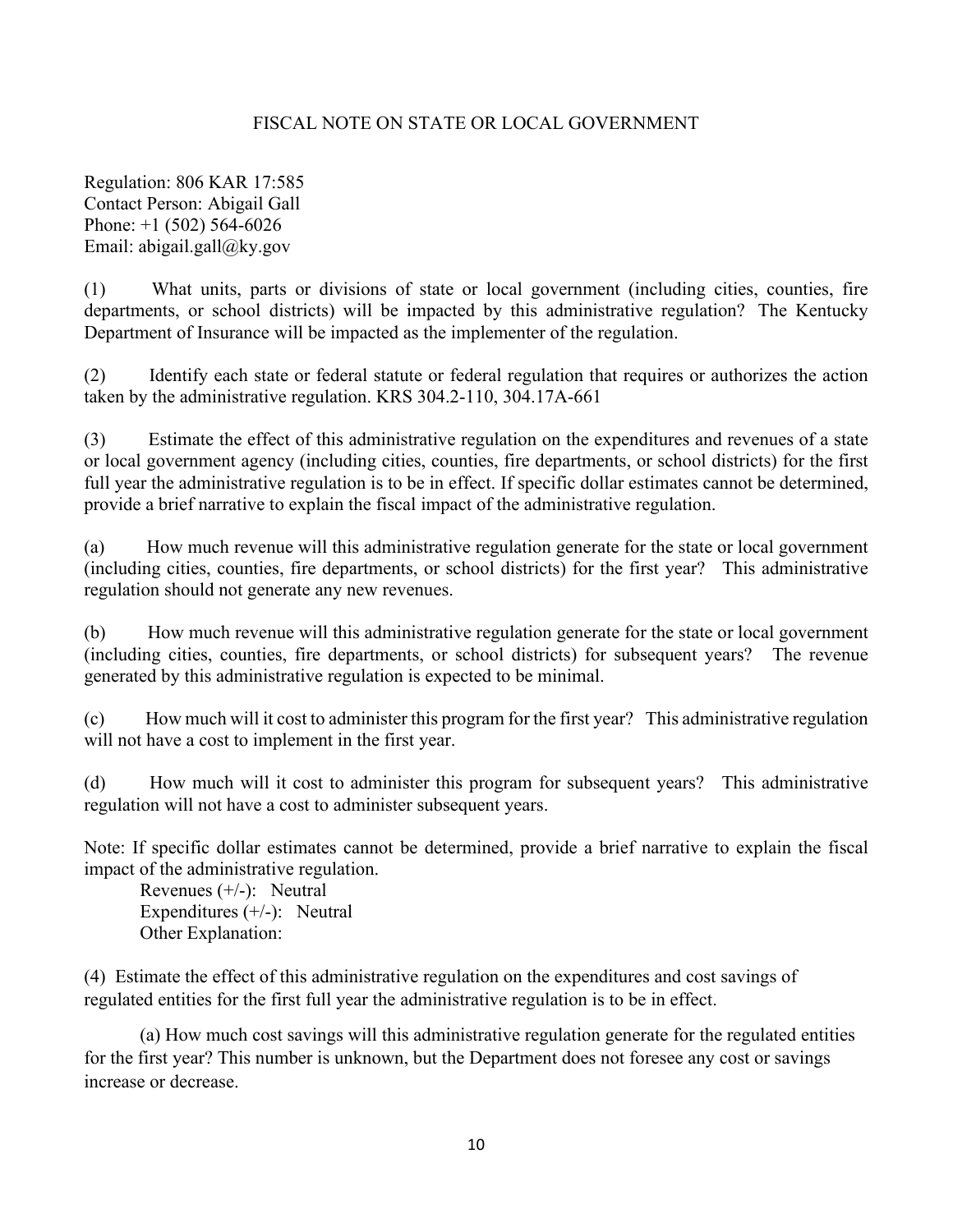(b) How much cost savings will this administrative regulation generate for the regulated entities for subsequent years? This number is unknown, but the Department does not foresee any cost or savings increase or decrease.

(c) How much will it cost the regulated entities for the first year? The cost should be minimal, if any.

(d) How much will it cost the regulated entities for subsequent years? The cost should be minimal, if any.

Note: If specific dollar estimates cannot be determined, provide a brief narrative to explain the fiscal impact of the administrative regulation.

Cost Savings(+/-): Neutral

Expenditures (+/-): Neutral

Other Explanation:

(5) Explain whether this administrative regulation will have a major economic impact, as defined below.

"Major economic impact" means an overall negative or adverse economic impact from an administrative

regulation of five hundred thousand dollars (\$500,000) or more on state or local government or

regulated entities, in aggregate, as determined by the promulgating administrative bodies. [KRS

13A.010(13)]

This administrative regulation should not have a major economic impact as defined above because regulated entities should already have the administrative abilities to conduct the comparative analysis as described in KRS 304.17A-661 and as required under federal law.